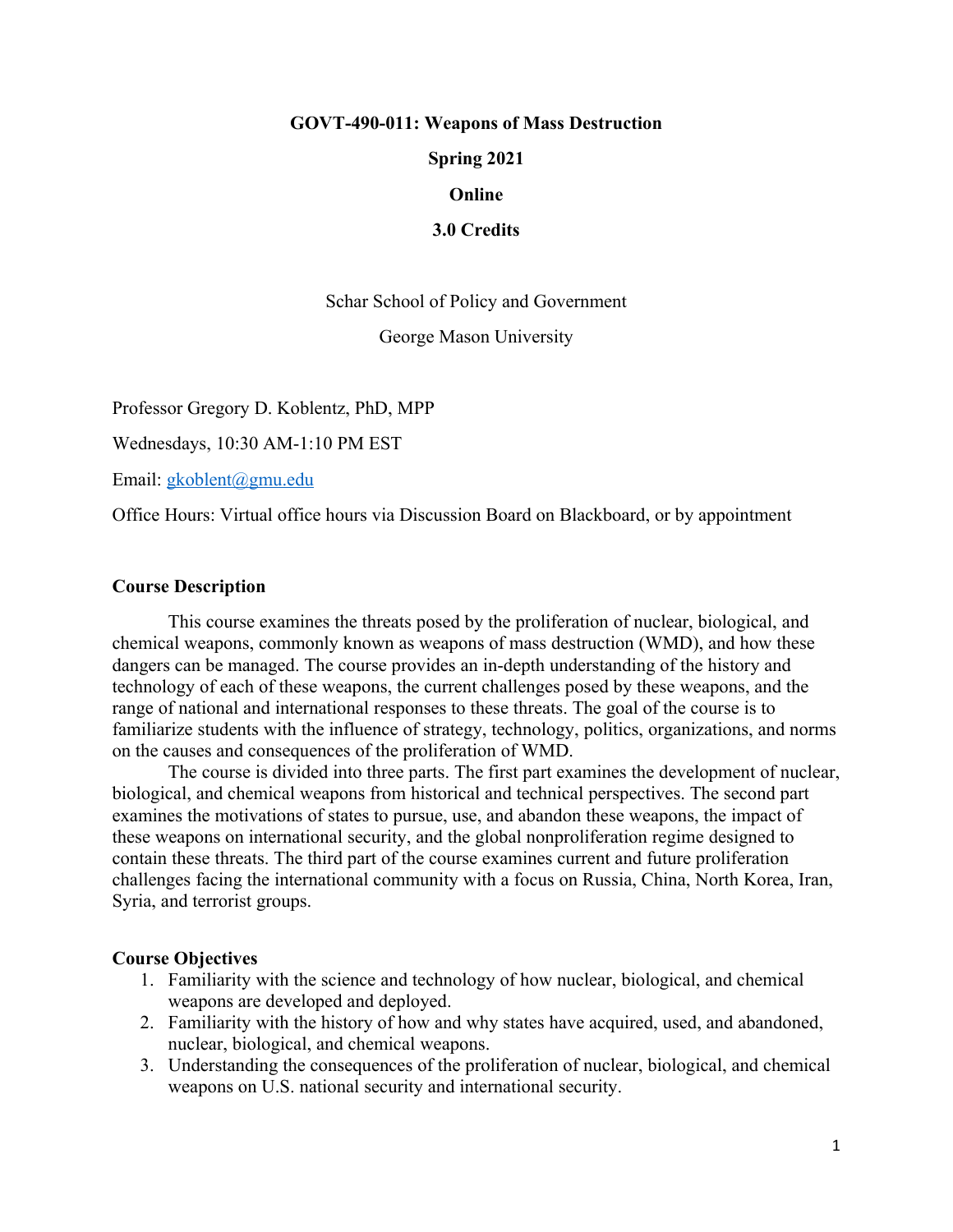- 4. Ability to critically analyze and evaluate strategies for reducing the threat posed by nuclear, biological, and chemical weapons.
- 5. Appreciation for the role of international treaties, regimes, and organizations in preventing the proliferation of nuclear, biological, and chemical weapons.

# **Readings**

All course materials will be available on the Blackboard site. Given the dynamic nature of this subject, additional readings may be assigned during the semester.

## *Attendance and Participation*

Attendance at all classes is required. You are expected to have your camera on during online synchronous class meetings unless there are extenuating circumstances. You may use an appropriate virtual background. All class sessions will be recorded to cloud for viewing throughout the semester.

Students are expected to read the assigned readings before class, be prepared to discuss the readings, and actively participate in discussions during class. In order to participate actively in class, students are encouraged to stay informed of current events.

Participation will be evaluated in terms of contributions to discussion in class and on Blackboard. Attendance and class participation will account for 20% of the final grade.

## *Weekly Memos*

Weekly discussion questions will be posted on Blackboard. Each week, you will post a memo on the Discussion Board in response to that week's discussion question. The memo should be 250-500 words long and be based on that week's lecture and assigned readings. You should treat each of these memos as you would answering a question on a mid-term exam. A document detailing the guidelines and grading for the weekly memos is available in the Assignments section of Blackboard. All memos will be due on Mondays at 11:59 PM EST. In addition, you are expected to read everyone else's memos before class and be prepared to discuss them in class on Wednesdays. These weekly memos are worth 25% of your grade.

## *Research Paper*

Students are required write a 10-page (2,500-word maximum) research paper on an approved topic. The paper can be about any issue related to nuclear, biological, and/or chemical weapons or delivery systems. For example, the paper can assess the risk posed by a type(s) of WMD, the threat posed by a country developing or using a WMD, the risk that a particular terrorist group or type of terrorist group will acquire and use WMD, or the effectiveness of national or international efforts to prevent, dissuade, deter, defend against, prepare for, or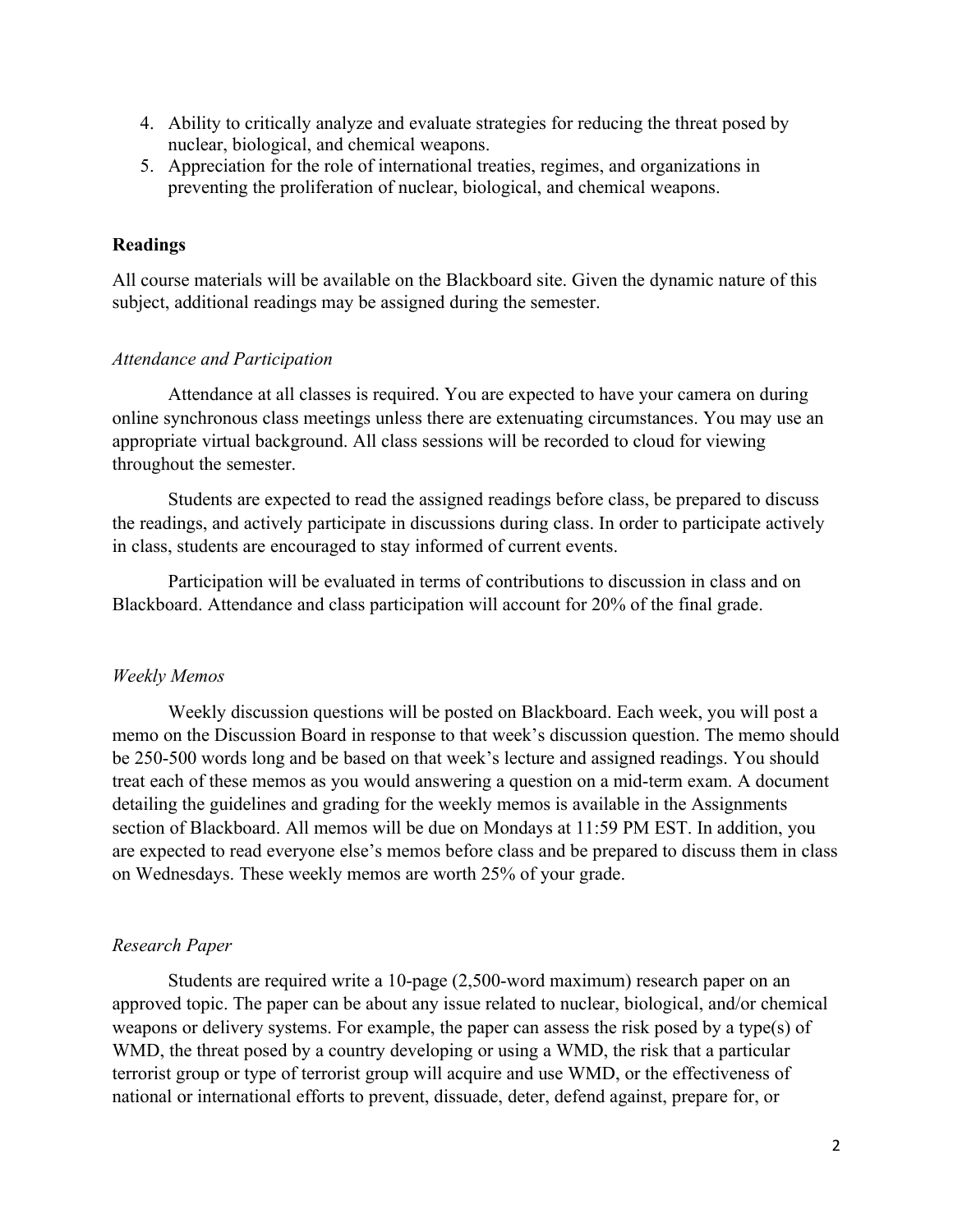respond to the proliferation of WMD. The paper can also examine political, social, organizational, psychological, economic, technological, international, or cultural issues associated with the proliferation, use, and abandonment of nuclear, biological, and/or chemical weapons. In general, a narrowly framed question that allows you to do a deep dive on a specific issue will turn out better than a broadly framed paper that tries to cover too much and winds up being superficial.

A 2-page proposal should be uploaded to Blackboard as a Word file by 11:59 PM EST on **February 24**. The file should be labeled as Your Last Name\_Your First Name\_Proposal. The proposal should include a clear statement of your research question or topic, how you will conduct your research, and a short bibliography of sources you plan on using. The assigned and suggested readings will provide a foundation for your bibliography, but you are expected to find additional sources. Books, articles in academic and policy journals, and reports by government agencies, international organizations, or reputable think tanks are preferred although for more recent events media reports are acceptable. Reports and studies published online are acceptable, but web sites that simply aggregate information from other sources (such as Wikipedia) are not acceptable. Students are required to discuss their proposed topic with me prior to submitting the proposal. The discussion can take place via email, Zoom, or over the phone. Please contact me via email to make the necessary arrangements. The research proposal is worth 10% of your grade.

The research paper is due on Sunday, **May 9** at 11:59 PM EST. The paper should be submitted as a Word file via Blackboard. The file should be labeled as Your Last Name\_Your First Name Research Paper. The paper should be double-spaced with 12-point font, 1-inch margins, numbered pages, and use the Chicago Manual of Style for footnotes. The deadline for the research paper is strict and extensions will not be permitted in the absence of a genuine emergency or documented illness. The research paper is worth 40% of your grade.

#### *Grading*

Your final grade will be calculated as follows:

| Attendance and Participation | 25%    |
|------------------------------|--------|
| <b>Weekly Memos</b>          | 25%    |
| Research Proposal            | $10\%$ |
| Research Paper               | $40\%$ |

A late exam or paper will be penalized a full letter grade (for example, from A to B) for every 24-hour period that it is late.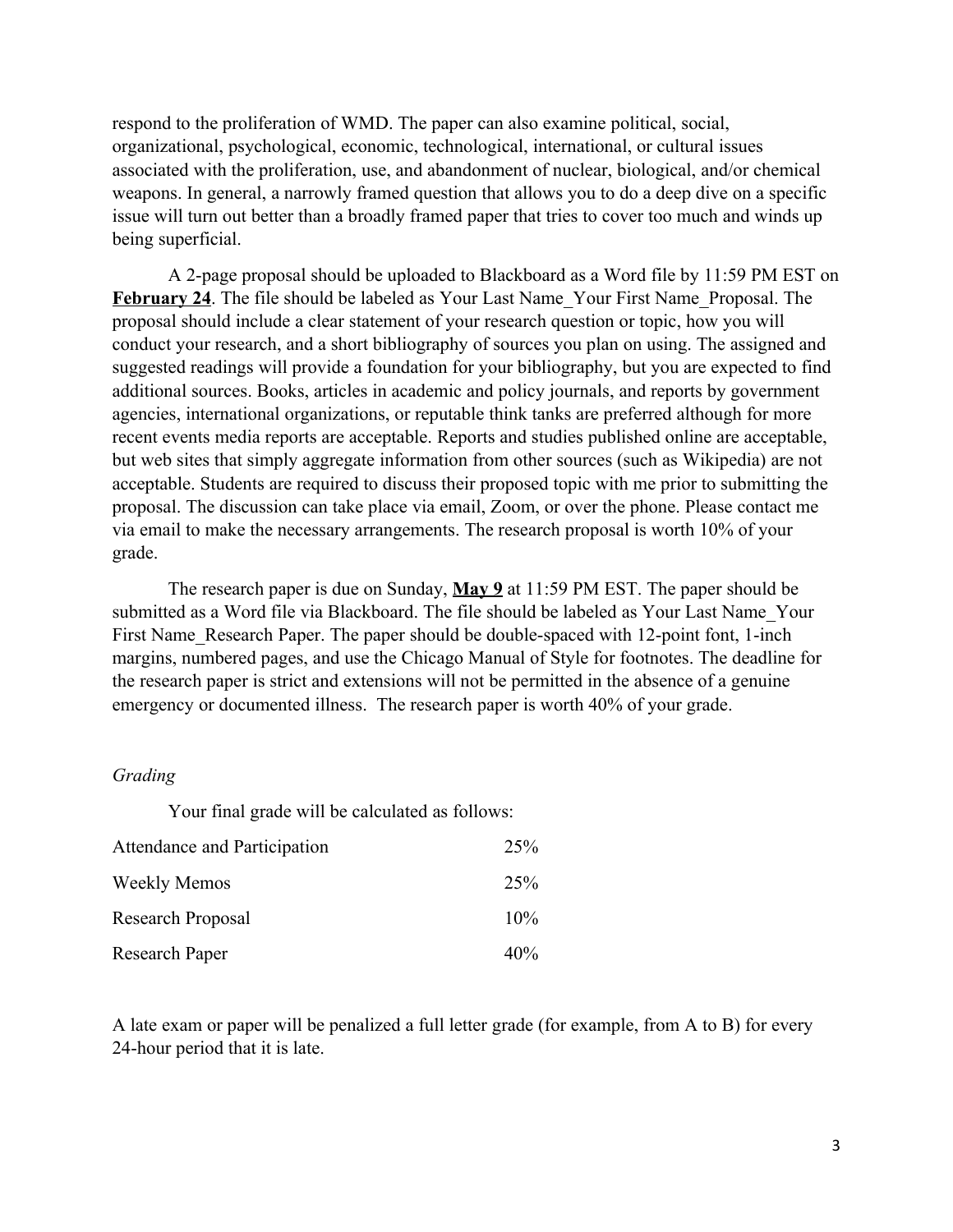# *Extra Credit*

You will have the opportunity to earn extra credit by participating in events related to weapons of mass destruction and submitting a paper about the event. Eligible events include webinars sponsored by universities, think tanks, government agencies, or international organizations, and Congressional hearings [\(http://www.capitolhearings.org](http://www.capitolhearings.org/)).

The paper should be at least 500 words long (approximately 2 pages) and provide not only a summary of the speaker(s) presentation, but also your analysis of the presentation using the concepts you are learning about in this class. The paper should include a title page with the following information: title, date, and sponsors of the event, your full name, G#, and word count. The paper should be submitted to me via email no later than 1 week after the date of the event. Up to three such extra credit papers may be submitted during the semester. No extra credit papers will be accepted after the last day of class.

## **Course Format and Process**

This course is an online version of a traditional seminar. That means you will not be listening or watching me lecture very much. Instead, the course structure encourages and requires you to spend a good deal of time assessing and responding critically to the readings and to each other.

This course will be conducted as a hybrid online course with synchronous and asynchronous components. The synchronous component will be meetings held via Zoom on Wednesdays between 10:30 AM-1:10 PM. For the asynchronous component, you will be asked to watch videos or short lectures before the synchronous class. These videos and lectures will be posted in the Course Content section of Blackboard. In addition, each week you will submit short writing assignments to the Discussion Board on Blackboard based on discussion questions related to the readings.

The general weekly flow of the course will be as follows:

- You will typically listen to or watch a brief lecture (or two) from me.
- You will read the week's assigned readings.
- You will post a memo on the Discussion Board in response to that week's discussion question. The memo should be 250-500 words long and be based on that week's lecture and assigned readings. A document detailing the guidelines and grading for the weekly memos is available in the Assignments section of Blackboard.
- All memos will be due on 11:59 PM EST on Mondays.
- You will read everyone's memos before class and be prepared to discuss that week's discussion question in class.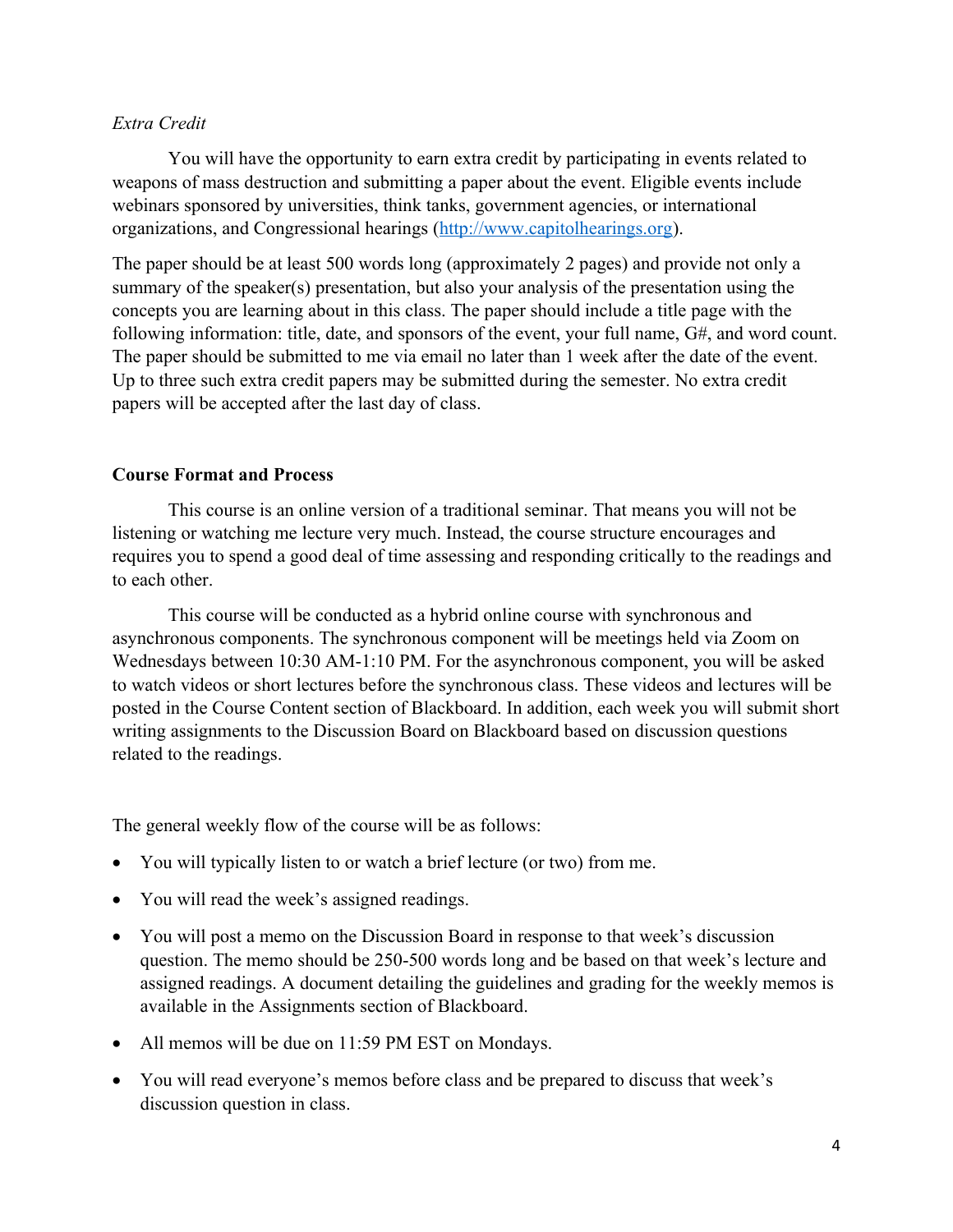Synchronous class session will be held from 10:30-1:10 PM EST on Wednesdays. Class time not used for lecture or discussion may be used to hold office hours or for optional Ask Me Anything (AMA) sessions.

### **Interaction**

We will be able to interact several different ways this semester. First, feel free to post questions to the Q&A section of the Discussion Board which will serve as my virtual office hours. Please post general questions about the course, readings, and lectures here—that way everyone can benefit from your question and my answer. Second, for communications that you want to be confidential or are directly related to your research proposal or paper that would not be relevant to the rest of the class, please email me with your question. I can respond via email or we can set up a time to talk on the phone or via Zoom. I will try to respond to all emails within 1 business day. Third, I will periodically use part of the scheduled synchronous class time to hold Ask Me Anything (AMA) sessions where you can, well, ask me anything you want about weapons of mass destruction and related topics.

### Blackboard

Access to **MyMason** and GMU email are required to participate successfully in this course. Please make sure to update your computer and prepare yourself to begin using the online format BEFORE the first day of class. Check [the IT Support Center](http://itservices.gmu.edu/) website. Navigate to the [Student Support page](https://coursessupport.gmu.edu/Students/) for help and information about Blackboard. In the menu bar to the left you will find all the tools you need to become familiar with for this course. Take time to learn each tool. Make sure you run a system check a few days before class. Become familiar with the attributes of Blackboard and online learning.

To login into the course:

- 1. Go to [http://mymason.gmu.edu](http://mymason.gmu.edu/).
- 2. Login using your NETID and password.
- 3. Click on the 'Courses" tab.
- 4. Click on GOVT-490 (Spring 2021)

## Technical Help

If you have difficulty with accessing Blackboard, please contact the ITU Support Center at 703.993.8870 or  $\frac{\text{support}(\text{d}^2)}{\text{input}}$ 

If you have trouble with using the features in Blackboard, email  $\frac{course(logmu.edu)}{$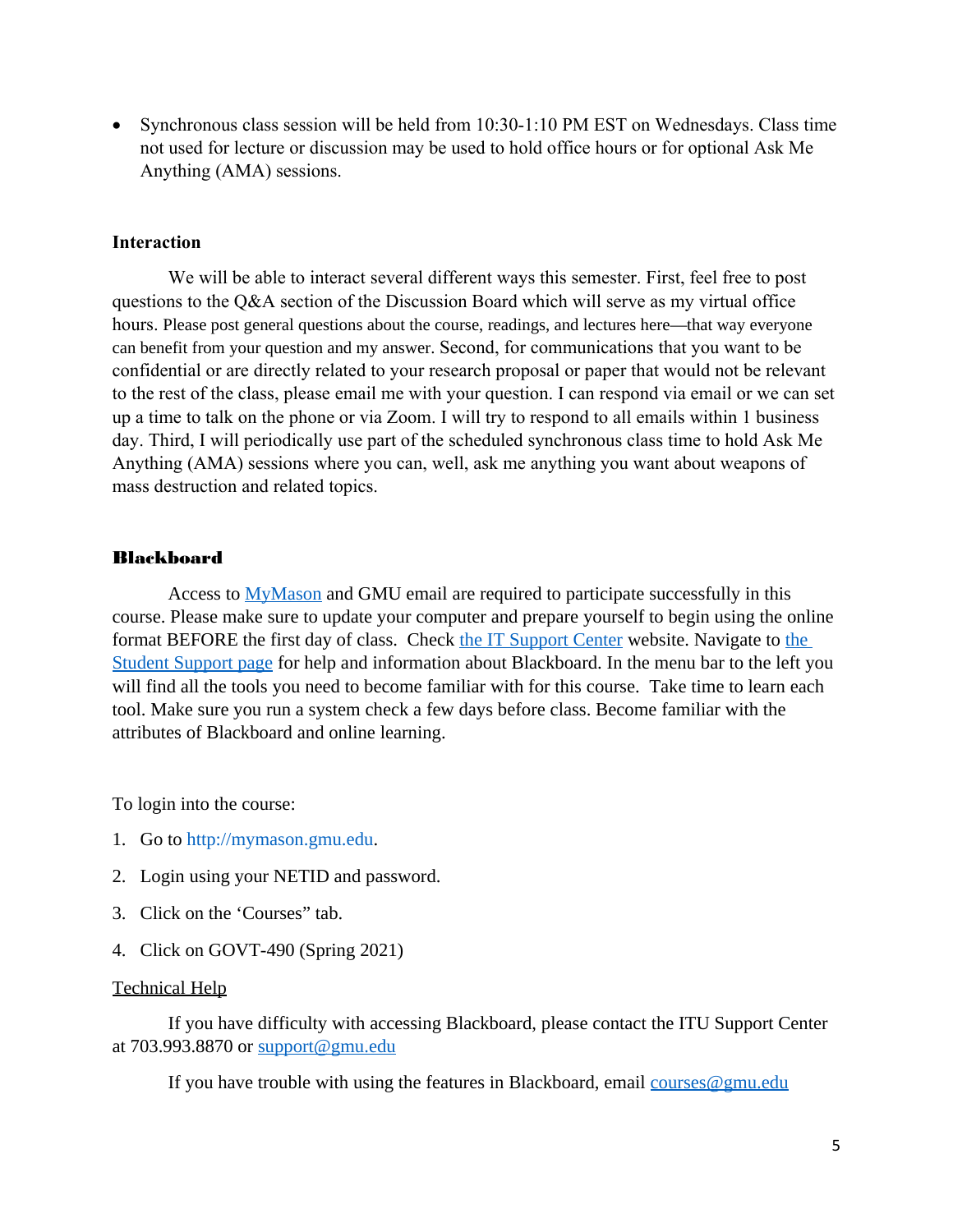## University Policies & Information

# Academic Integrity

Students must be responsible for their own work, and students and faculty must take on the responsibility of dealing explicitly with violations. The tenet must be a foundation of our university culture. [See [http://academicintegrity.gmu.edu/distance\]](http://academicintegrity.gmu.edu/distance).

# Honor Code

Students must adhere to the guidelines of the George Mason University Honor Code [See <http://oai.gmu.edu/the-mason-honor-code-2/>].

Student members of the George Mason University community pledge not to cheat, plagiarize, steal, or lie in matters related to academic work.

# MasonLive/Email

Students are responsible for the content of university communications sent to their George Mason University email account and are required to activate their account and check it regularly. All communication from the university, college, school, and program will be sent to students solely through their Mason email account. [See [https://masonlivelogin.gmu.edu](https://masonlivelogin.gmu.edu/)].

# Patriot Pass

Once you sign up for your Patriot Pass, your passwords will be synchronized, and you will use your Patriot Pass username and password to log in to the following systems: Blackboard, University Libraries, MasonLive, myMason, Patriot Web, Virtual Computing Lab, and WEMS. [See [https://password.gmu.edu\]](https://password.gmu.edu/).

## Responsible Use of Computing

Students must follow the university policy for Responsible Use of Computing. [See <http://universitypolicy.gmu.edu/university-policies/computing/>].

## Students with Disabilities

Students with disabilities who seek accommodations in a course must be registered with the George Mason University Office of Disability Services (ODS) and inform their instructor, in writing, at the beginning of the semester [See [http://ods.gmu.edu](http://ods.gmu.edu/)].

## University Libraries

University Libraries provides resources for distance students. [See <http://library.gmu.edu/distance>].

# Writing Center

The George Mason University Writing Center staff provides a variety of resources and services (e.g., tutoring, workshops, writing guides, handbooks) intended to support students as they work to construct and share knowledge through writing. [See [http://writingcenter.gmu.edu](http://writingcenter.gmu.edu/)]. You can now sign up for an Online Writing Lab (OWL) session just like you sign up for a face-to-face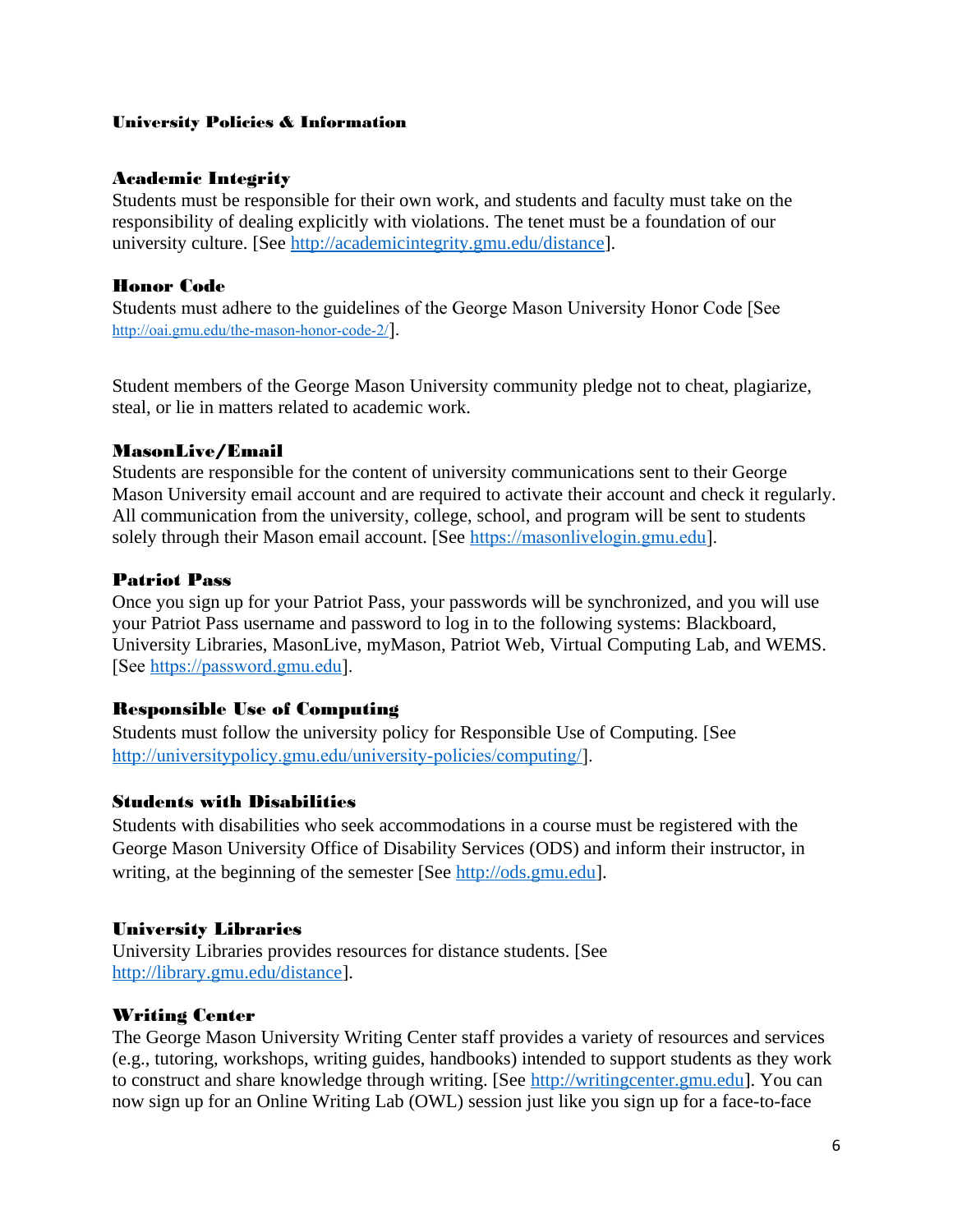session in the Writing Center, which means YOU set the date and time of the appointment! Learn more about the [Online Writing Lab \(OWL\)](http://writingcenter.gmu.edu/?page_id=177#more-177).

# Counseling and Psychological Services

The George Mason University Counseling and Psychological Services (CAPS) staff consists of professional counseling and clinical psychologists, social workers, and counselors who offer a wide range of services (e.g., individual and group counseling, workshops and outreach programs) to enhance students' personal experience and academic performance [See [http://caps.gmu.edu](http://caps.gmu.edu/)].

# Family Educational Rights and Privacy Act (FERPA)

The Family Educational Rights and Privacy Act of 1974 (FERPA), also known as the "Buckley Amendment," is a federal law that gives protection to student educational records and provides students with certain rights. [See [http://registrar.gmu.edu/privacy\]](http://registrar.gmu.edu/privacy).

# Other Considerations

If there are any issues related to religious holidays, please inform the instructor the first week of class. [See <http://ulife.gmu.edu/calendar/religious-holiday-calendar>/]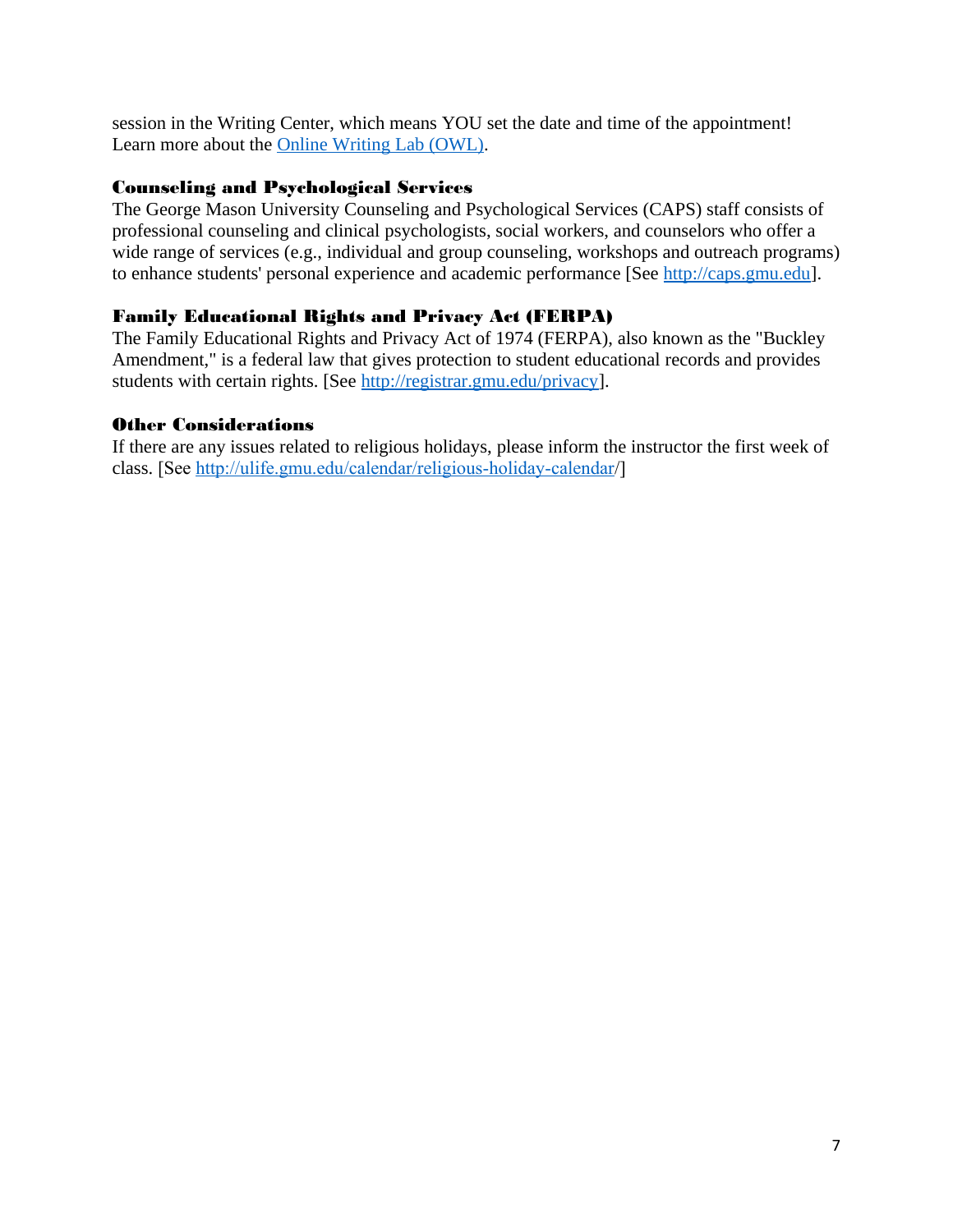**Course Syllabus**

# **PART I: THE DEVELOPMENT OF WEAPONS OF MASS DESTRUCTION: HISTORY AND TECHNOLOGY**

## **WEEK 1 (1/25-1/27): Introduction: What are Weapons of Mass Destruction?**

*Readings*

Course Syllabus

W. Seth Carus, *Defining "Weapons of Mass Destruction"*, Center for the Study of Weapons of Mass Destruction Occasional Paper No. 8 (Washington, DC: National Defense University, 2012), pp. 1-2, 35-50 (required), 3-34 (optional). [https://ndupress.ndu.edu/Portals/68/Documents/occasional/cswmd/CSWMD\\_OccationalPaper-](https://ndupress.ndu.edu/Portals/68/Documents/occasional/cswmd/CSWMD_OccationalPaper-8.pdf)[8.pdf](https://ndupress.ndu.edu/Portals/68/Documents/occasional/cswmd/CSWMD_OccationalPaper-8.pdf)

## **WEEK 2 (1/28-2/3): Nuclear Weapons**

Office of Technology Assessment, *Technologies Underlying Weapons of Mass Destruction,* OTA-BP-ISC-115 (Washington, DC: Government Printing Office, December 1993), chapter 4.<https://ota.fas.org/reports/9344.pdf>

Arms Control Association, "Nuclear Weapons: Who Has What," August 2020, <https://www.armscontrol.org/factsheets/Nuclearweaponswhohaswhat>

The U.S. National Academies and Department of Homeland Security, *Nuclear Attack*  (Washington, DC: National Academies of Sciences, 2004).

[https://www.dhs.gov/xlibrary/assets/prep\\_nuclear\\_fact\\_sheet.pdf](https://www.dhs.gov/xlibrary/assets/prep_nuclear_fact_sheet.pdf)

#### *Supplemental Resources*

Neil Halloran, "Simulation of a Nuclear Blast in a Major City," YouTube, October 1, 2020, [7:58] [https://nerdist.com/article/nuclear-bomb-impact-city-documentary-short-nobel](https://nerdist.com/article/nuclear-bomb-impact-city-documentary-short-nobel-prize-research/)[prize-research/](https://nerdist.com/article/nuclear-bomb-impact-city-documentary-short-nobel-prize-research/)

Nuclear Notebook,<https://thebulletin.org/nuclear-notebook/>

Podcast, "A Most Terrible Weapon,"<https://warontherocks.com/author/usha-sahay/>

#### **WEEK 3 (2/4-2/10): Biological Weapons**

Office of Technology Assessment, *Technologies Underlying Weapons of Mass Destruction,* OTA-BP-ISC-115 (Washington, DC: Government Printing Office, December 1993), chapter 3.<https://ota.fas.org/reports/9344.pdf>

The U.S. National Academies and Department of Homeland Security, *Biological Attack: Human Pathogens, Biotoxins, and Agricultural Threats* (Washington, DC: National Academies of Sciences, 2004). [https://www.dhs.gov/xlibrary/assets/prep\\_biological\\_fact\\_sheet.pdf](https://www.dhs.gov/xlibrary/assets/prep_biological_fact_sheet.pdf)

Gregory D. Koblentz, "Historical Aspects of Biological Weapons Development and Use," in Sunit K. Singh and Jens H. Kuhn, eds., *Defense Against Biological Attacks*, Volume I (Basel, Switzerland: Springer Nature AG, 2019).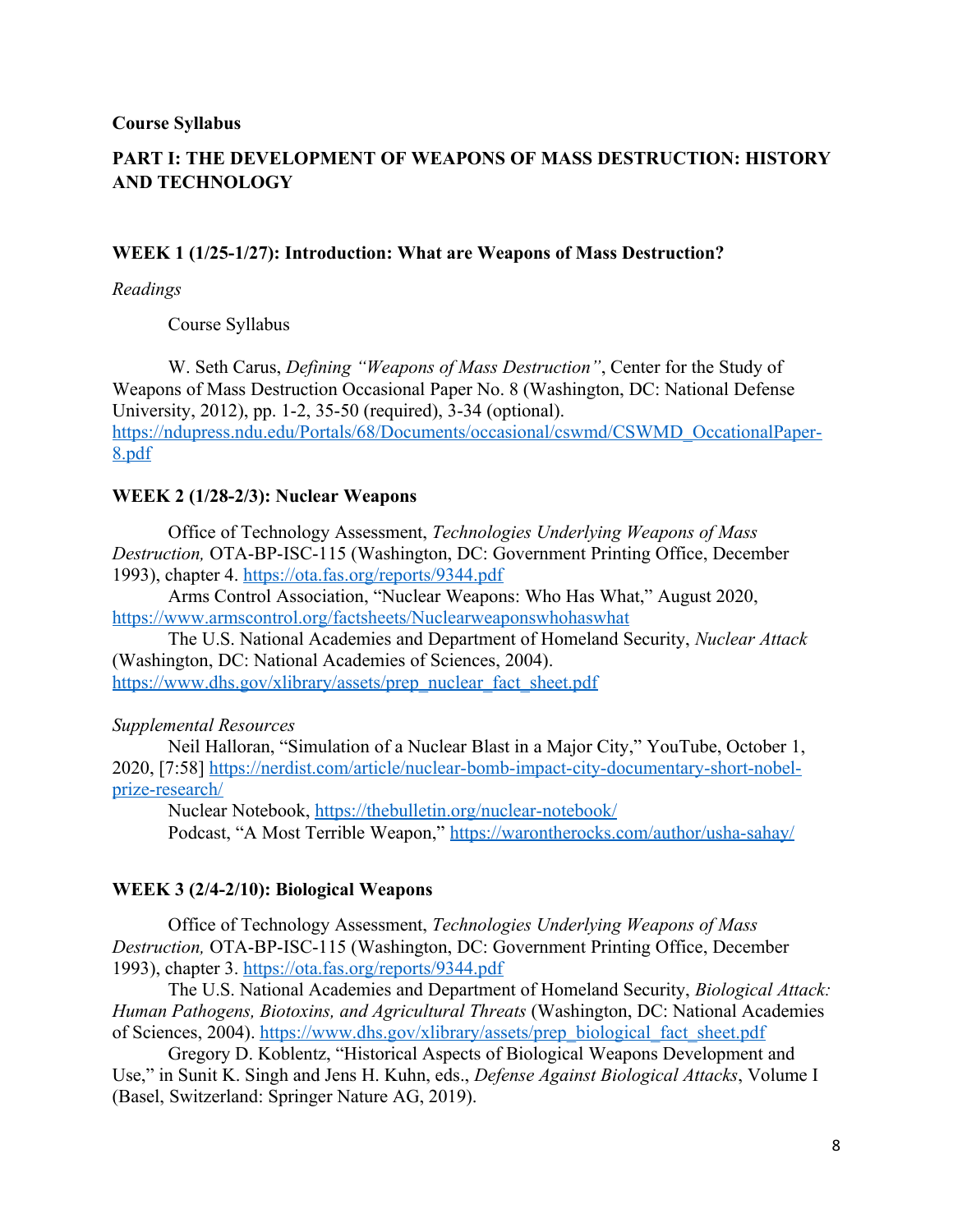*Supplemental Resources*

BBC 4 Radio, "Apocalypse How: Death by DNA," December 7, 2020, <https://www.bbc.co.uk/programmes/m000q3hk> [28:00]

Gregory D. Koblentz, "Will COVID-19 Generate More Interest in Biological Weapons?" July 22, 2020, [https://www.youtube.com/watch?v=wt3iQQk7S9Y&feature=emb\\_logo](https://www.youtube.com/watch?v=wt3iQQk7S9Y&feature=emb_logo) [1:07:26]

"Anthrax Diaries: An Anthropology of Biological Weapons," <http://russian.cornell.edu/bio/cfm/film.cfm> [26:52]

> ZDF documentary on Unit 731, <https://www.youtube.com/watch?v=0hRSZMgLI6Y> NHK documentary on Unit 731,<https://www.dailymotion.com/video/x6do40u>

# **WEEK 4 (2/11-2/17): Chemical Weapons**

Office of Technology Assessment, *Technologies Underlying Weapons of Mass Destruction,* OTA-BP-ISC-115 (Washington, DC: Government Printing Office, December 1993), chapter 2.<https://ota.fas.org/reports/9344.pdf>

The U.S. National Academies and Department of Homeland Security, *Chemical Attack: Warfare Agents, Industrial Chemicals, and Toxins* (Washington, DC: National Academies of Sciences, 2004). [https://www.dhs.gov/xlibrary/assets/prep\\_chemical\\_fact\\_sheet.pdf](https://www.dhs.gov/xlibrary/assets/prep_chemical_fact_sheet.pdf)

*Supplemental Resources*

BBC Radio, "Chemical Weapons," January 12, 2014, <https://www.bbc.co.uk/programmes/b03nt8jh> [38:00]

BBC Radio, "Chemists' Dirty Secret," January 12, 2019,

[https://www.bbc.co.uk/programmes/m0001zwz \[57](https://www.bbc.co.uk/programmes/m0001zwz%20%5B57):00]

Nukes of Hazard podcast, "Survivor of 1988 Chemical Weapons Attack Shares His Story," July 28, 2000, [https://armscontrolcenter.org/survivor-of-1988-chemical-weapons-attack](https://armscontrolcenter.org/survivor-of-1988-chemical-weapons-attack-shares-his-story/)[shares-his-story/](https://armscontrolcenter.org/survivor-of-1988-chemical-weapons-attack-shares-his-story/) [32:44]

*Salisbury Nerve Agent Attack: The Inside Story*, Panorama on BBC,

[https://www.youtube.com/watch?v=IgSup\\_C97Sc](https://www.youtube.com/watch?v=IgSup_C97Sc) [47:16]

BellingChat podcast, "Hunting the Salisbury Poisonings Suspects (Episode 3),"June 16, 2020, [https://www.bellingcat.com/resources/podcasts/2020/06/16/bellingchat-episode-3-hunting](https://www.bellingcat.com/resources/podcasts/2020/06/16/bellingchat-episode-3-hunting-the-the-salisbury-poisonings-suspects/)[the-the-salisbury-poisonings-suspects/](https://www.bellingcat.com/resources/podcasts/2020/06/16/bellingchat-episode-3-hunting-the-the-salisbury-poisonings-suspects/) [40:38]

True Spies podcast, "N is for Novichok (Season 2, Episode 2)," <https://lnk.to/true-spies> or<https://www.youtube.com/watch?v=6PVk3rnRAV0> [57:00]

## **WEEK 5 (2/18-2/24): Delivery Systems**

Office of Technology Assessment, *Technologies Underlying Weapons of Mass Destruction,* OTA-BP-ISC-115 (Washington, DC: Government Printing Office, December 1993), chapter 5.<https://ota.fas.org/reports/9344.pdf>

Dennis M. Gormley, "Missile Contagion," *Survival* 50:4 (2008):137-154. DOI: 10.1080/00396330802329006

Government Accountability Office (GAO), *Hypersonic Weapons*, September 2019, <https://www.gao.gov/assets/710/701369.pdf>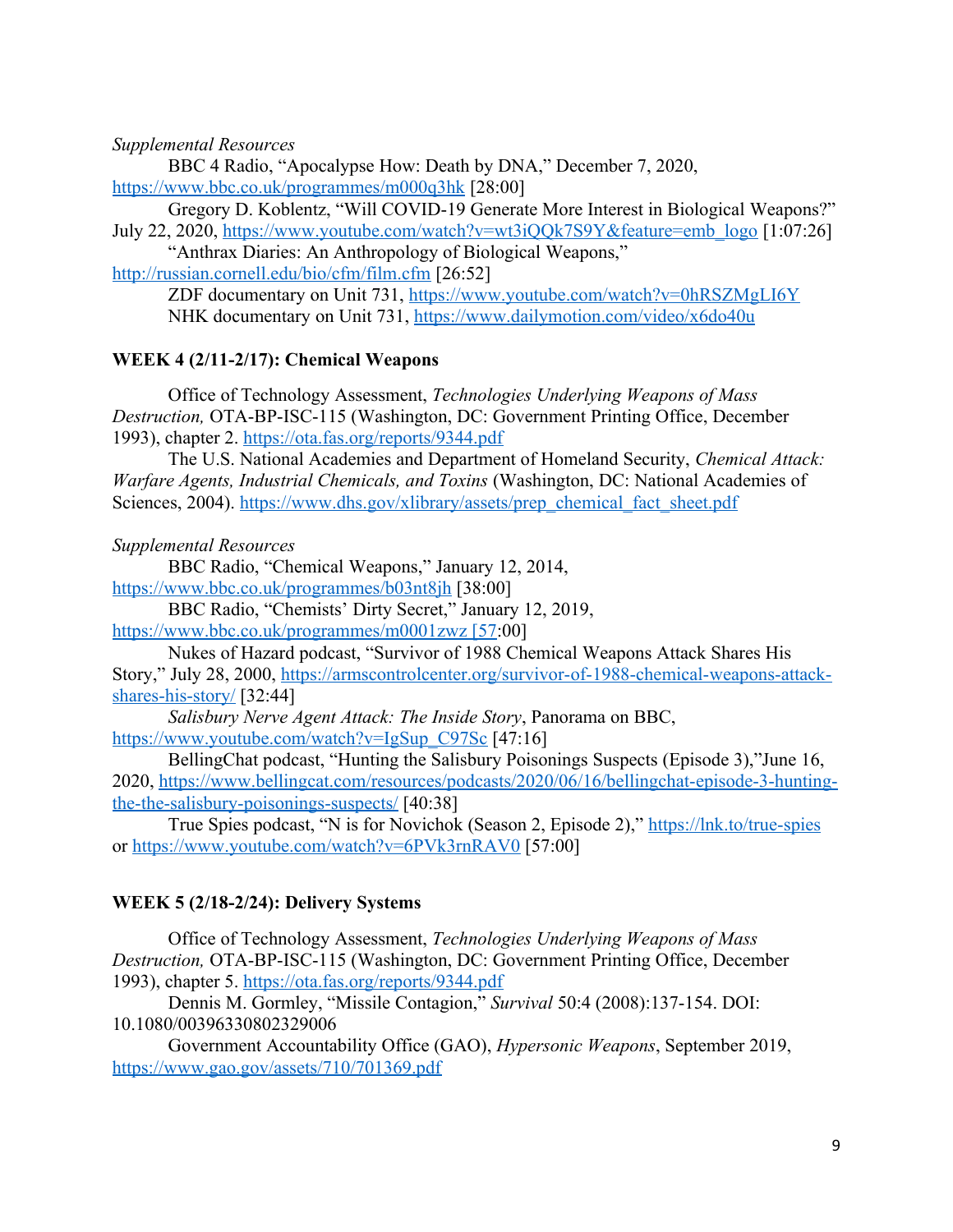Congressional Research Service, *Defense Primer: Ballistic Missile Defense*, December 29, 2020,<https://fas.org/sgp/crs/natsec/IF10541.pdf>

## **PART II: WMD PROLIFERATION AND NONPROLIFERATION REGIME**

### **WEEK 6 (2/25-3/3): Motivations to Develop, Use, and Abandon WMD**

Scott Sagan, "Why Do States Build Nuclear Weapons? Three Models in Search of a Bomb," *International Security,* Vol. 21, No. 3 (Winter 1996/97), pp. 54-86.

Gregory D. Koblentz, "Regime Security: A New Theory for Understanding the Proliferation of Chemical and Biological Weapons," *Contemporary Security Policy*, Vol. 34, No. 3 (December 2013): 501-525.

Mitchell Reiss, "Nuclear Rollback Decisions: Future Lessons?" *Arms Control Today*, July/August 1995, pp. 10-15.

## **WEEK 7 (3/4-3/10): Nuclear Nonproliferation Regime**

Francis J. Gavin, "Strategies of Inhibition: U.S. Grand Strategy, the Nuclear Revolution, and Nonproliferation," *International Security*, Vol. 40, No. 1 (Summer 2015), pp. 9–46, doi:10.1162/ISEC\_a\_00205

John Simpson, "The Future of the NPT," in Nathan E. Busch and Daniel H. Joyner, eds., *Combating Weapons of Mass Destruction: The Future of International Nonproliferation Policy* (Athens, GA: University of Georgia Press, 2009), 45-73.

Eric Brewer, "Will Nuclear Weapons Make A Comeback? Why the Global Nonproliferation Regime Is Fraying," *Foreign Affairs*, September 23, 2019.

#### *Recommended Websites*:

Nuclear Non-Proliferation Treaty (NPT): https://www.un.org/en/conferences/npt2020 International Atomic Energy Agency (IAEA): www.iaea.org Comprehensive Test Ban Treaty Organization (CTBTO): www.ctbto.org

### *Supplemental Resources*

Council on Foreign Relations, "Paul C. Warnke Lecture on International Security: The Nuclear Nonproliferation Treaty—Reducing the Threat of Nuclear Weapons," January 13, 2021, [https://www.cfr.org/event/paul-c-warnke-lecture-international-security-nuclear-nonproliferation](https://www.cfr.org/event/paul-c-warnke-lecture-international-security-nuclear-nonproliferation-treaty-reducing-threat)[treaty-reducing-threat](https://www.cfr.org/event/paul-c-warnke-lecture-international-security-nuclear-nonproliferation-treaty-reducing-threat)

## **Week 8 (3/11-3/17): Chemical and Biological Weapons Nonproliferation Regime**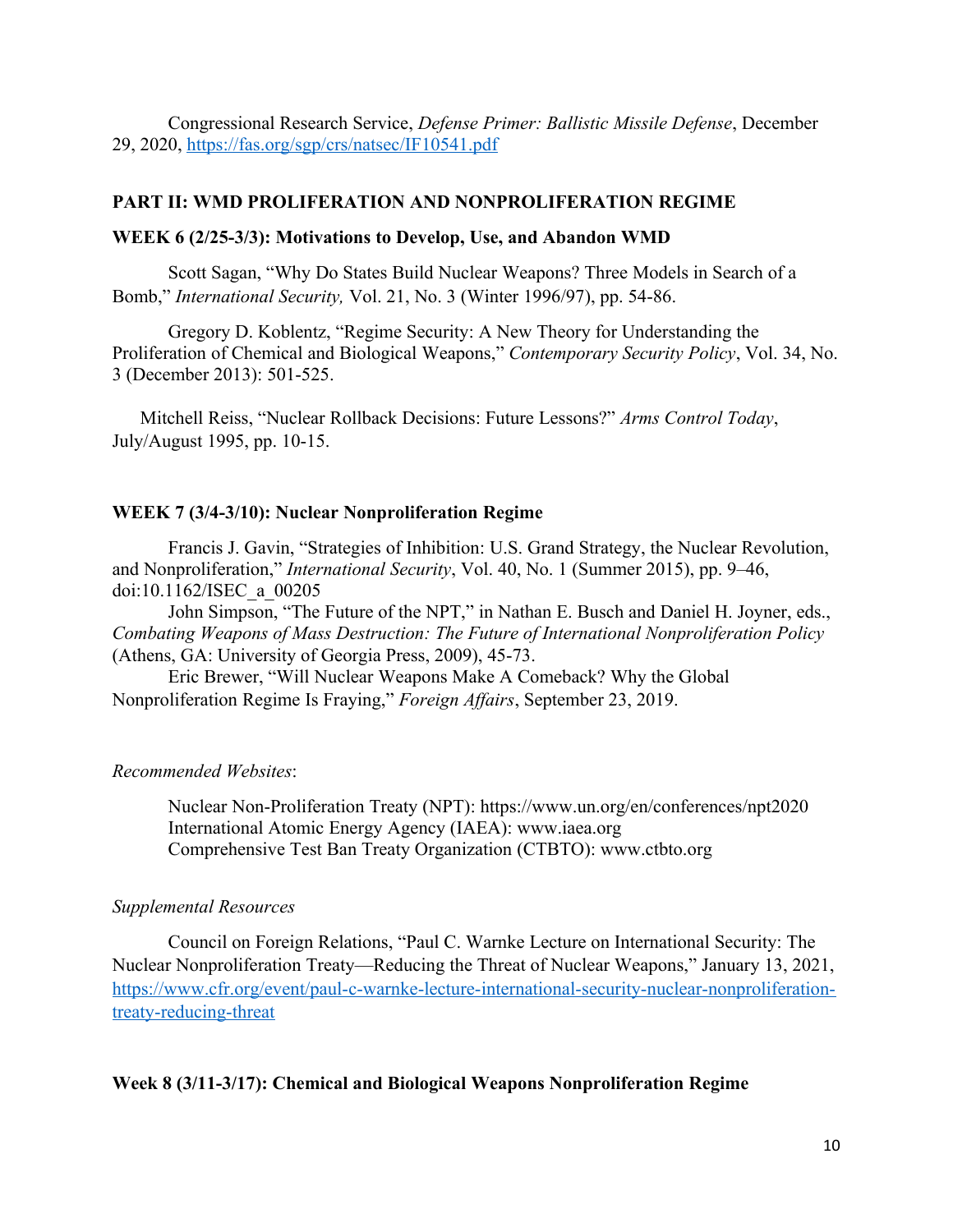Fiona Simpson, "Evolution and Innovation: Biological and Chemical Weapons," in Bruce D. Jones, Shepard Forman, and Richard Gowan, eds., *Cooperating for Peace and Security: Evolving Institutions and Arrangements in a Context of Changing U.S. Security Policy* (Cambridge: Cambridge University Press, 2009), 166-184.

Stefano Costanzi and Gregory D. Koblentz, "Updating the CWC: How We Got Here and What Is Next," *Arms Control Today*, Vol. 5, No. 3 (April 2020), pp. 16-20.

Marie Isabelle Chevrier and Alex Spelling, "The Traditional Tools of Biological Arms Control and Disarmament," in Filippa Lentzos, ed., Bio*logical Threats in the 21st Century* (London: Imperial College Press, 2016), pp. 331-356.

### *Recommended Websites*:

Organization for the Prohibition of Chemical Weapons (OPCW): [www.opcw.org](http://www.opcw.org/) Biological Weapons Convention (BWC):<https://www.unog.ch/bwc/isu> Australia Group (AG):<https://australiagroup.net/en/>

International Partnership Against Impunity for the Use of Chemical Weapons: <https://www.noimpunitychemicalweapons.org/-en-.html>

#### *Supplemental Resources*

BBC Radio, "Banning chemical weapons with Alastair Hay," November 27, 2018, <https://www.bbc.co.uk/programmes/m0001b03> [28:00]

CSIS, "Restoring Restraint: Enforcing Accountability for Users of Chemical Weapons," June 19, 2018, [https://www.youtube.com/watch?time\\_continue=7&v=AJvgqjAlTVM](https://www.youtube.com/watch?time_continue=7&v=AJvgqjAlTVM) [3:53]

Schar School of Policy and Government, "The Resurgent Chemical Weapons Threat: Current Challenges to the Chemical Weapons Convention," November 17, 2020, [https://pandorareport.org/biodefense-events/upcoming-event-the-resurgent-chemical-weapons](https://pandorareport.org/biodefense-events/upcoming-event-the-resurgent-chemical-weapons-threat-current-challenges-to-the-chemical-weapons-convention/)[threat-current-challenges-to-the-chemical-weapons-convention/](https://pandorareport.org/biodefense-events/upcoming-event-the-resurgent-chemical-weapons-threat-current-challenges-to-the-chemical-weapons-convention/)

### **PART 3: CURRENT AND FUTURE CHALLENGES**

#### **WEEK 9 (3/18-3/24): Consequences of Nuclear Proliferation: The Case of South Asia**

Scott D. Sagan and Kenneth N. Waltz, *The Spread of Nuclear Weapons: An Enduring Debate, Third Edition* (New York: W.W. Norton, 2012), pp. 135-174 (Chapter 5: Indian and Pakistani Nuclear Weapons: For Better or Worse?).

Gregory D. Koblentz, *Strategic Stability in the Second Nuclear Age*, Special Report No. 71 (New York: Council on Foreign Relations, 2014), 14-18, 27-30. [https://cdn.cfr.org/sites/default/files/pdf/2014/11/Second%20Nuclear%20Age\\_CSR71.pdf](https://cdn.cfr.org/sites/default/files/pdf/2014/11/Second%20Nuclear%20Age_CSR71.pdf)

## **WEEK 10 (3/25-3/31): Russia and China: The Search for Strategic Stability**

Gregory D. Koblentz, *Strategic Stability in the Second Nuclear Age*, Special Report No. 71 (New York: Council on Foreign Relations, 2014), 3-12, 19-27. [https://cdn.cfr.org/sites/default/files/pdf/2014/11/Second%20Nuclear%20Age\\_CSR71.pdf](https://cdn.cfr.org/sites/default/files/pdf/2014/11/Second%20Nuclear%20Age_CSR71.pdf)

Michael Kofman and Anya Fink, "Escalation Management and Nuclear Employment in Russian Military Strategy," *War on the Rocks*, June 23, 2020,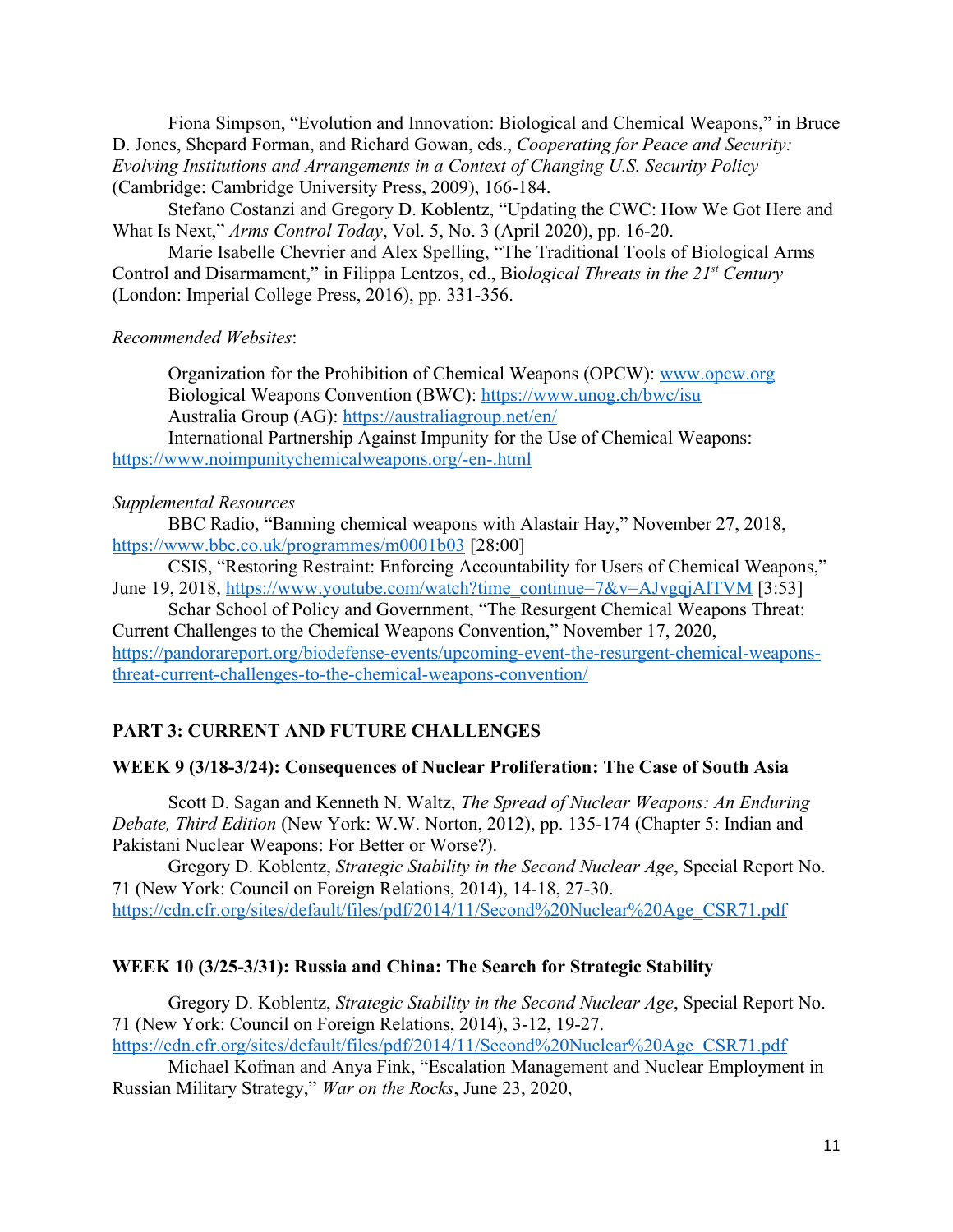https://warontherocks.com/2020/06/escalation-management-and-nuclear-employment-in-russianmilitary-strategy/

Fiona S. Cunningham and M. Taylor Fravel, "Assuring Assured Retaliation: China's Nuclear Posture and U.S.-China Strategic Stability," *International Security*, Vol. 40, No. 2 (Fall 2015), pp. 7–50, doi:10.1162/ISEC\_a\_00215

## *Pre-Recorded Lectures on Blackboard*

Fiona Cunningham (George Washington University), "Maximizing Leverage: China's Strategic Force Postures in the Information Age."

Anya Fink (Center for Naval Analyses), "Russian Nuclear Strategy."

### **WEEK 11 (4/1-4/7): Negotiating Nuclear Nonproliferation: The Case of Iran**

Robert Reardon, "Iran's Nuclear Ambitions: Motivations, Trajectory, and Global Implications," in Ashley J. Tellis, Abraham M. Denmark, and Travis Tanner, eds., *Strategic Asia 2013-14: Asia in the Second Nuclear Age* (Washington, DC: National Bureau of Asian Research, 2013), 201-230.

Mark Fitzpatrick, "Assessing the JCPOA," in Mark Fitzpatrick, Michael Elleman and Paulina Izewicz, *Uncertain Future: The JCPOA and Iran's Nuclear and Missile Programmes*, Adelphi series, Volume 57, Issue 466-467 (2017): pp. 19-60.

Mark Dubowitz, "Implications of a Nuclear Agreement with Iran," Testimony Before the House Committee on Foreign Affairs, Washington, DC, July 23, 2015, 1-13, [https://s3.us-east-](https://s3.us-east-2.amazonaws.com/defenddemocracy/uploads/documents/Dubowitz_Testimony_HFAC_Implications_of_a_Nuclear_Agreement.pdf)[2.amazonaws.com/defenddemocracy/uploads/documents/](https://s3.us-east-2.amazonaws.com/defenddemocracy/uploads/documents/Dubowitz_Testimony_HFAC_Implications_of_a_Nuclear_Agreement.pdf)

Dubowitz Testimony HFAC Implications of a Nuclear Agreement.pdf

Eric Brewer, "A Clean Return to the Iran Nuclear Deal Should be Biden's First Option," *Bulletin of the Atomic Scientists*, January 11, 2021, [https://thebulletin.org/2021/01/a-clean](https://thebulletin.org/2021/01/a-clean-return-to-the-iran-nuclear-deal-should-be-bidens-first-option/)[return-to-the-iran-nuclear-deal-should-be-bidens-first-option/](https://thebulletin.org/2021/01/a-clean-return-to-the-iran-nuclear-deal-should-be-bidens-first-option/)

### *Recommended Websites*

*The Deal* podcast: https://www.middlebury.edu/office/deal-podcast

U.S. Institute of Peace, "The Iran Primer," <https://iranprimer.usip.org/>

Council on Foreign Relations (CFR), "What Is the Iran Nuclear Deal?"

<https://www.cfr.org/backgrounder/what-iran-nuclear-deal>

Belfer Center for Science and International Affairs (BCSIA), "Iran Matters," https://www.belfercenter.org/iran-matters/overview/nuclear

## **WEEK 12 (4/8-4/14): North Korea: Deterrence or Disarmament?**

Victor D. Cha and David C. Kang, *Nuclear North Korea: A Debate on Engagement Strategies* (New York: Columbia University Press, 2018), 1-11 (required), 12-69 (optional). John S. Park, "Inside Multilateralism: The Six-Party Talks." *Washington Quarterly*, vol.

28. no. 4. (Autumn 2005): 75-91.